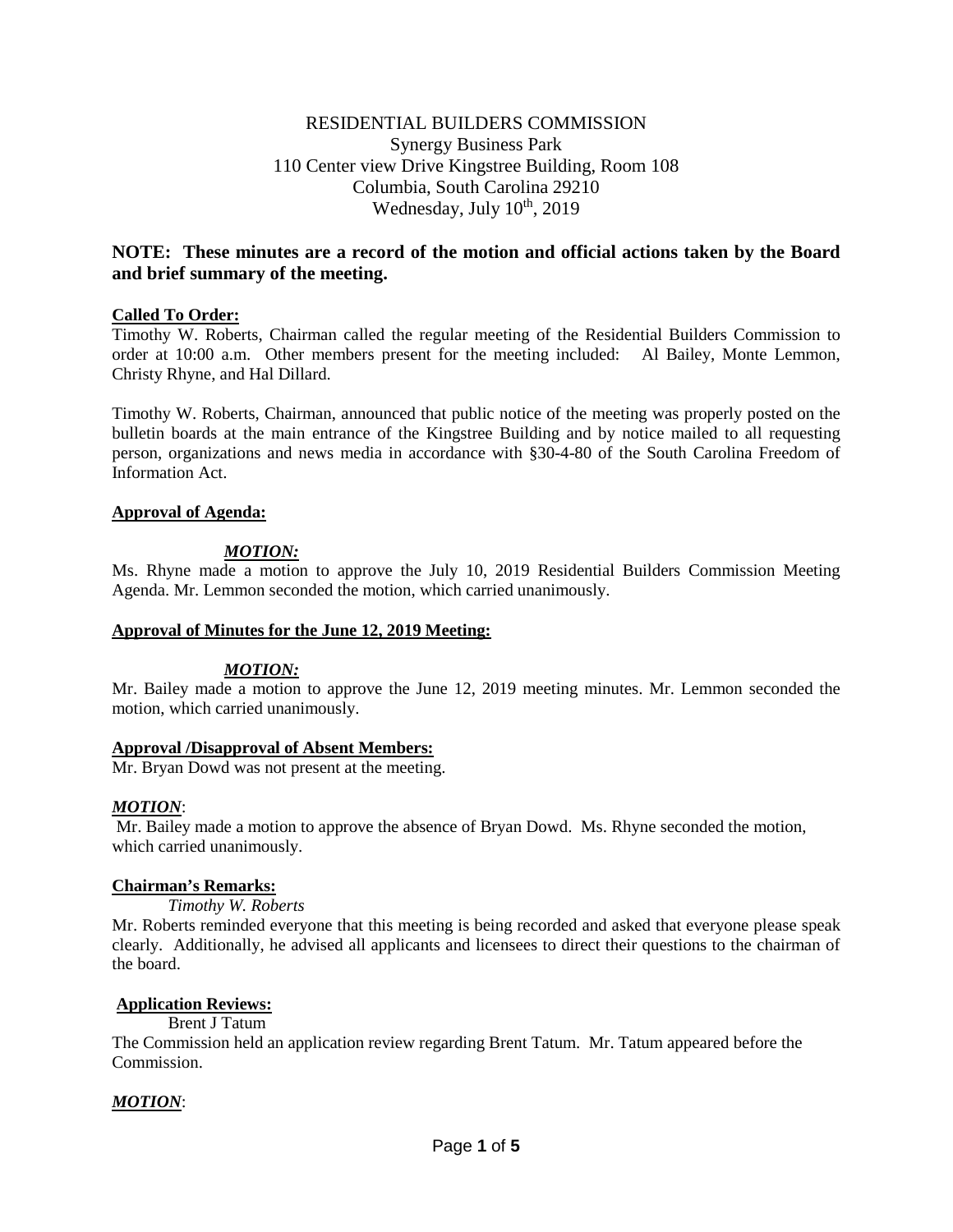Mr. Bailey made a motion to allow Mr. Brent Tatum to sit for the exam. Mr. Lemmon seconded the motion, which did not carry unanimously. Ms. Rhyne opposed.

## *Pamela Neal*

The Commission held an application review regarding Mr. Pamela Neal. Mr. Neal appeared before the Commission. Ms. Neal was represented by Mr. Andy Goldsmith, Esq.

## *MOTION*:

Mr. Dillard made a motion to approve Ms. Pamela Neal to sit for exam. Ms. Rhyne the motion, which carried unanimously.

## *Philip R Vaughan*

The Commission held an application review regarding Mr. Philip Vaughan. Mr. Vaughan appeared before the Commission and waived his right to counsel.

# *MOTION*:

Mr. Lemmon made a motion to deny Mr. Vaughan's application at this time due to lack of experience. Mr. Bailey seconded the motion, which carried unanimously.

## *Jeremy Busse*

The Commission held an application review regarding Jeremy Busse. Mr. Busse appeared before the Commission and waived his right to counsel.

## *MOTION*:

Mr. Dillard made a motion to allow Mr. Busse to sit for the exam. Ms. Rhyne seconded the motion, which carried unanimously.

## *John G Smith*

The Commission held an application review regarding Mr. John G Smith. Mr. Smith appeared before the Commission and waived his right to counsel.

## *MOTION*:

Mr. Bailey made a motion to allow Mr. Smith to sit for the exam. Mr. Lemmon seconded the motion, which carried unanimously.

## *John W Gosnell*

The Commission held an application review regarding John W. Gosnell. Mr. Gosnell appeared before the Commission and waived his right to counsel.

## *MOTION*:

Ms. Rhyne made a motion to allow Mr. Gosnell to sit it for the exam. Mr. Dillard seconded the motion, which carried unanimously.

## *Mark Warren*

The Commission held an application review regarding Mr. Mark Warren. Mr. Warren appeared before the Commission and was represented by Mr. Bobby Bonds, Esq.

## *MOTION*:

Mr. Bailey made a motion to allow Mr. Warren to sit for the exam. Ms. Rhyne on seconded the motion, which carried unanimously.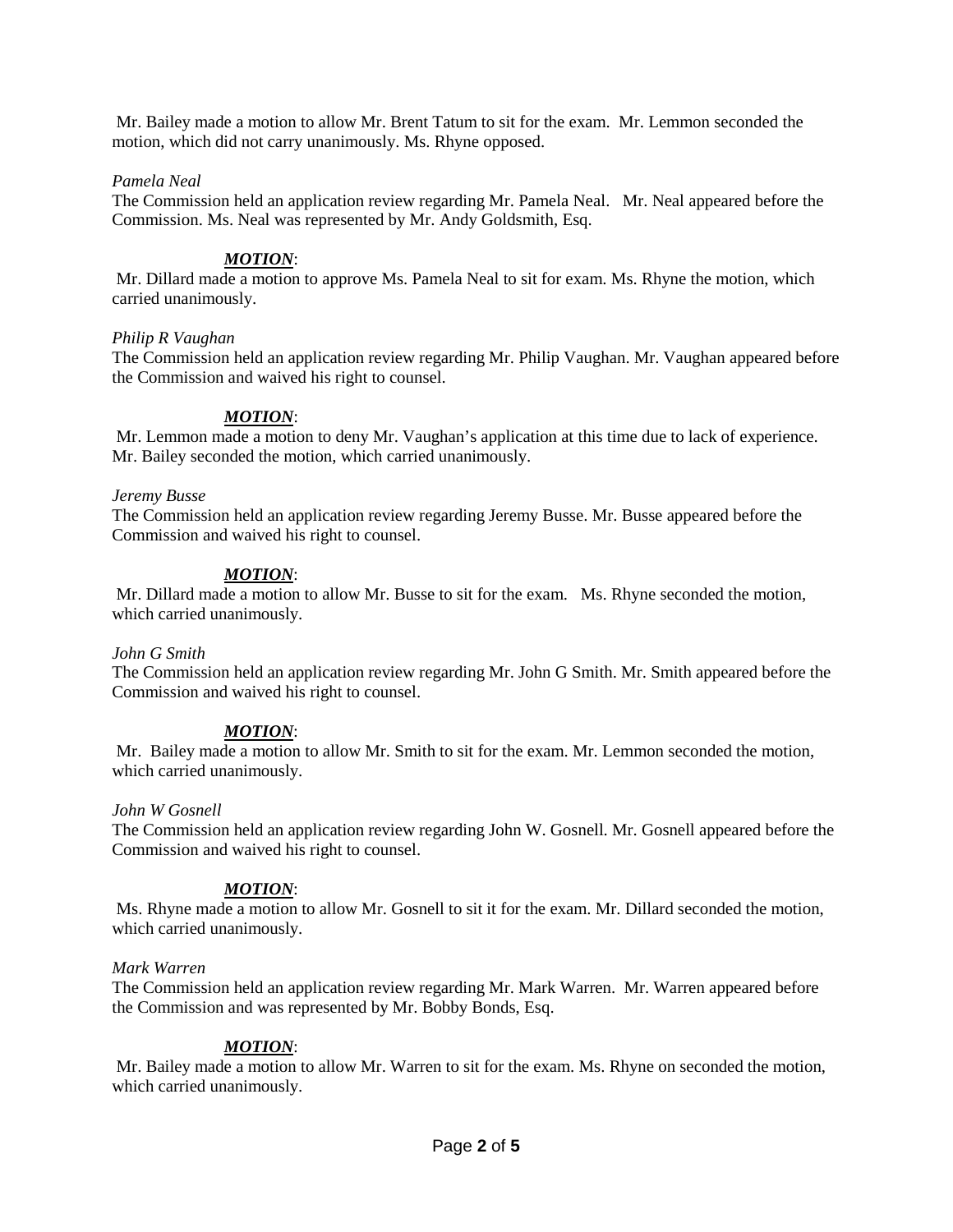## *Michael R Anderson*

The Commission held an application review regarding Mr. Michael R Anderson. Mr. Anderson appeared before the Commission and waived his right to counsel.

## *MOTION*:

Mr. Dillard made a motion to allow Mr. Anderson to sit for the exam. Ms. Rhyne seconded the motion, which did not carry unanimously. Mr. Bailey opposed.

#### *Clayton D Bowman*

Mr. Clayton D Bowman did not appear before the Commission.

## *MOTION*:

No Motions were made.

#### Paige L Bird

The Commission held an application review regarding Paige L. Bird. Ms. Bird appeared before the Commission and waived his right to counsel. She presented a witness, Mr. Mike Knaffle.

## *MOTION*:

Mr. Dillard made a motion to allow Ms. Bird to sit for the exam. Mr. Lemmon seconded the motion, which carried unanimously.

#### *Edrin Wiggins*

The Commission held an application review regarding Mr. Edrin Wiggins. Mr. Wiggins appeared before the Commission and waived his right to counsel.

## *MOTION*:

Mr. Bailey made a motion to approve Mr. Wiggins for the specialty registration. Mr. Dillard seconded the motion, which carried unanimously.

#### *Carlos R. Tamayo-Chavecco*

Mr. Carolos R. Tamayo- Chavecco did not appear before the Commission.

# *MOTION*:

No Motions were made.

#### *Michael Riffert*

The Commission held a hearing regarding Mr. Michael Riffert's reinstatement. Mr. Riffert appeared before the Commission and waived his right to counsel.

## *MOTION*:

Mr. Bailey made a motion to enter into executive session for legal advice in regards to Mr. Riffert's request. Ms. Rhyne seconded the motion, which carried unanimously.

## *MOTION*:

Mr. Bailey made a motion to exit executive session after receiving legal advice in regards to Mr. Riffert's request. Ms. Rhyne seconded the motion, which carried unanimously.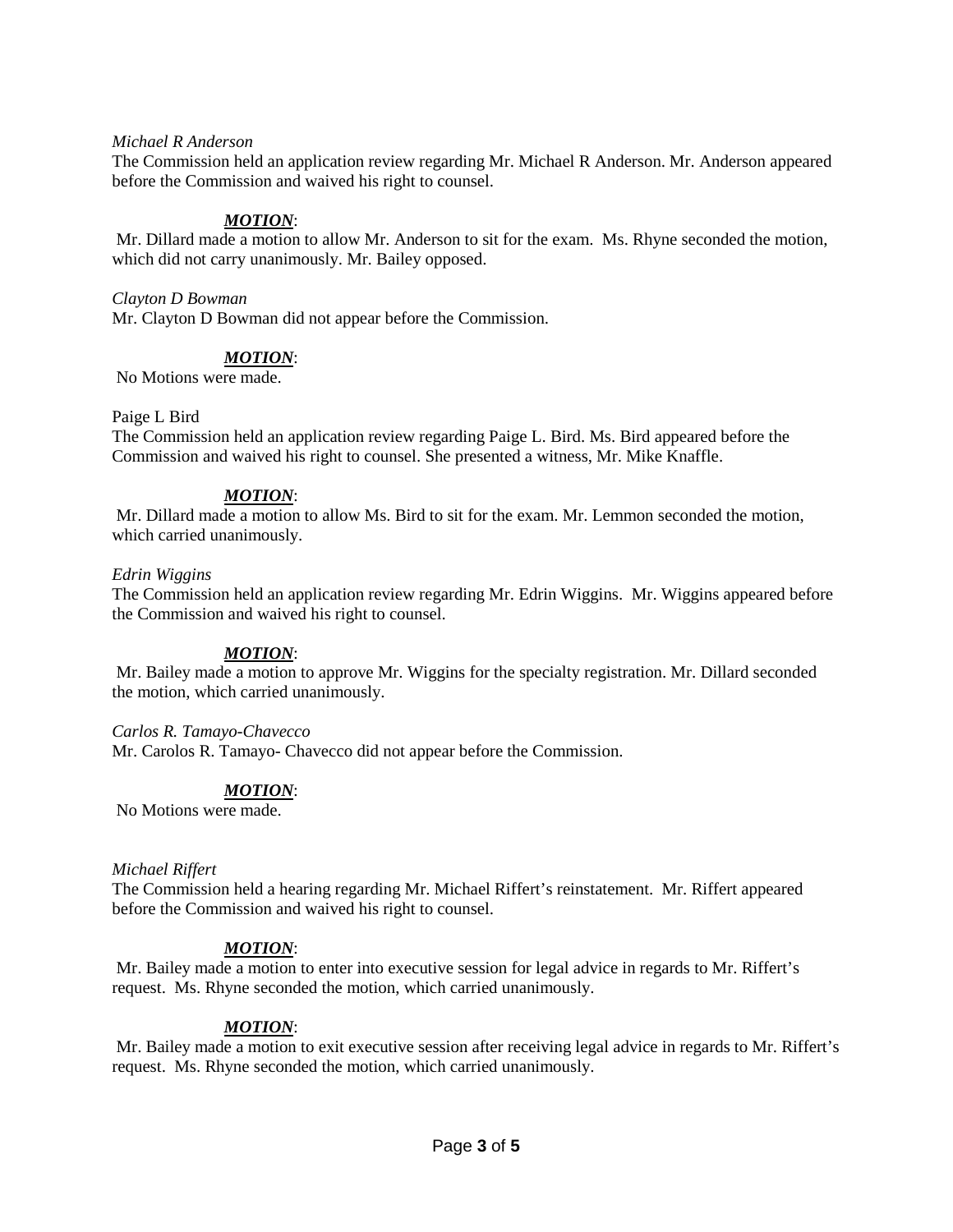## *MOTION*:

Mr. Bailey made a motion to reinstate the license for Mr. Riffert's under the conditions set forth in the executed Consent Agreement signed on February 4, 2019. Ms. Rhyne seconded the motion, which did not carry unanimously. Mr. Dillard opposed.

## **Hearing Officer Recommendation**

*Mr. Zaccheus Lloyd case # 2017-475*

The Board held a Final Order hearing regarding Mr. Zaccheus Lloyd. Mr. Lloyd was not present. Mr. Tim Roberts recused himself due to his service as the hearing officer.

## *MOTION:*

Ms. Rhyne made a motion to uphold the Hearing Officer's Recommendation. Mr. Lemmon seconded the motion, which carried unanimously.

## **Memorandum of Agreement:**

*Rusty Judy Case# 2017-475*

Mr. Rusty Judy was present. The State was represented by Mr. Kyle Tennis; Esq. Mr. Tennis requested that the Commission accept the Memorandum of Agreement (MOA).

# *MOTION:*

Mr. Bailey made a motion to accept the MOA, assess a total fine of \$250.00. Mr. Lemmon seconded the motion which did not carry unanimously. Mr. Dillard opposed.

## **Carlton Segars, Kaplan Real Estate Education – request for Home Inspector Course Approval**

# *MOTION:*

Mr. Dillard made a motion to approve Kaplan Real Estate Education – request for Home Inspector Course. Ms. Rhyne seconded the motion which carried unanimously.

## **Administrator's Remarks:**

The PSI Exams Quarterly statistics report was presented to the Commission.

## **ODC Report- Mr. Kyle Tennis, Esq:**

*Kyle Tennis, Attorney of ODC*

Mr. Kyle Tennis presented the ODC report. Mr. Tennis reported the ODC Residential Caseload Statistics.

## **Open cases**: 186 **Pending Actions**: 136 **Pending ALC hearing**: 0 **Pending Scheduling**: 5

**Citation Appeal**: 2 **Pending Appeal**: 0 **Pending Respondent's Agreement**: 18 **Pending Panel Hearing**: 4 **Pending Board Hearing**: 5 **Pending New OIE**: 6 **Pending Board Action**: **5 Pending Scheduling FOH**: 5 **Closed Cases\***: 19

\*from 4/1/2019-7/2/2019

**OIE Report – Mr. Todd Bond:** *Todd Bond, Chief Investigator of OIE* Mr. Todd Bond presented the OIE report. Mr. Todd Bond reported the number of investigations today: **Complaints Received – 415 Active Investigations – 364 Closed Cases – 390**

**New Business**